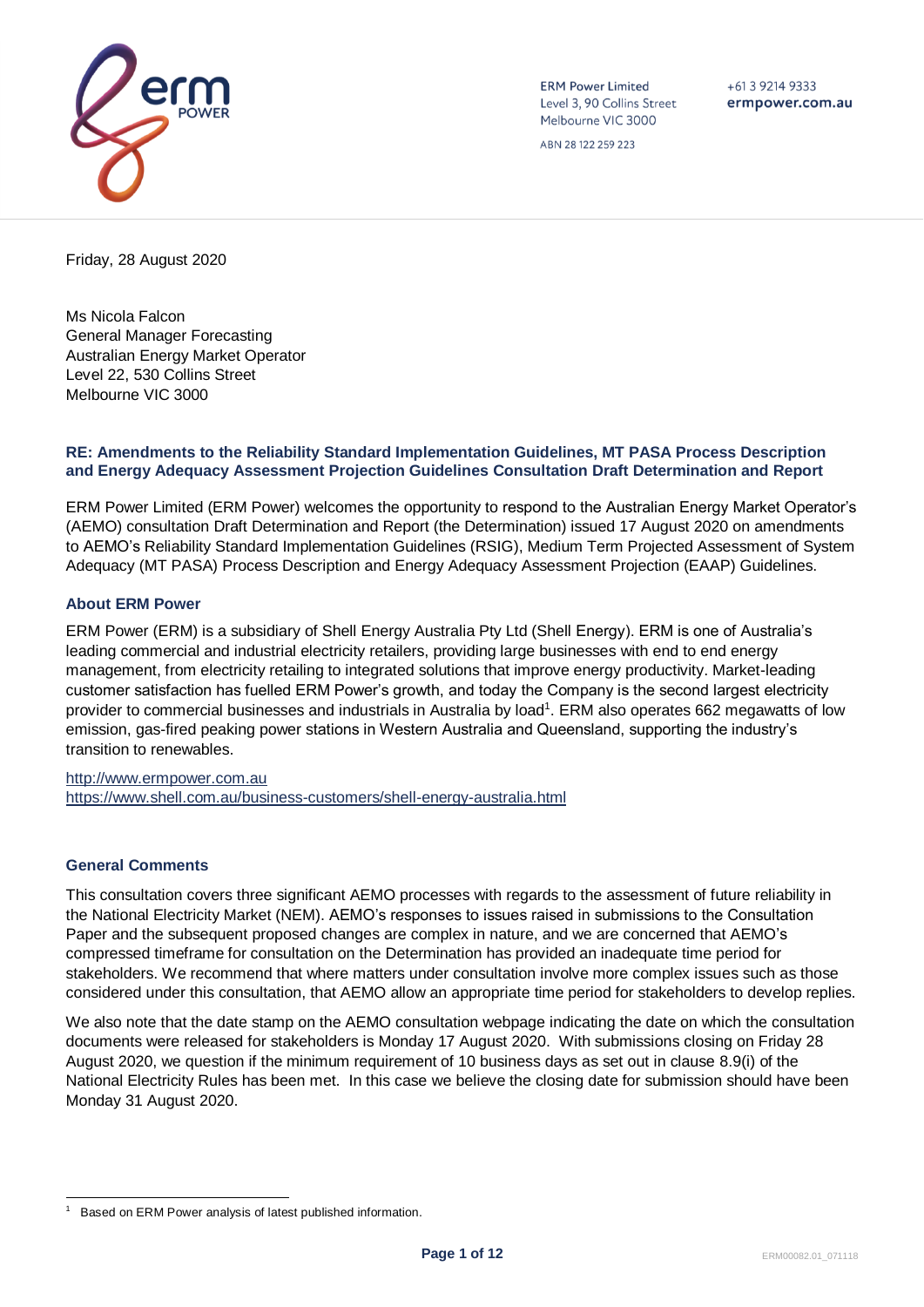

Further, we note that AEMO's consultation timetable indicates the Final Determination and Report will be issued on Monday 31 August 2020, we question with submissions only closing on Friday 28<sup>th</sup> August how best practice consultation will be achieved with such a small timeframe for issues raised by stakeholders to receive adequate consideration.

Given the inadequate consultation timeframe, we have assumed that AEMO's amendments are limited to those set out in the Determination and based on submissions received to the Consultation Paper, and therefore we have not undertaken the same detailed review of the amended draft RSIG, MT PASA Process Description and the EAAP Guideline issued on the 17 August 2020 as that undertaken for the first stage of the consultation process.

We ask that AEMO inform stakeholders prior to the publication of the Final Determination and Report if any further amendments were made to the draft documents and extend to stakeholders an opportunity to review and provide feedback.

## **Reliability Standards Implementation Guideline**

We offer comments to AEMO's proposed amendments to the RSIG as follows;

### Interaction with the Interim Reliability Measure

ERM notes the Energy Security Board has released its Decision Paper to support the introduction of the Interim Reliability Measure.

As stated in our submission to the Consultation Paper, we note that the Interim Reliability Measure has an expiry date of 31 March 2025 and that the last date AEMO can enter into a 3-year contract for Interim Reliability Reserve will be 2022 for the 2024/25 summer. We restate our view that for clarity purposes these details be included in section 1.5 of the Guideline.

## Reliability standard implementation process

We note that AEMO has indicated that the Electricity Statement of Opportunity (ESOO) will be used to determine a forecast exceedance of the Interim Reliability Measure and note that in the amended Guideline, Table 3 under the area of Second Action, AEMO has continued to use the words 4.8.9 Instruction, RERT or Direction. We disagree strongly with AEMO proposed use of these terms in relation to the ESOO.

The amended rules associated with implementing the Interim Reliability Measure sets out that the purpose of the ESOO is to inform the NEM of potential future reliability issues and request a Retailer Reliability Obligation (RRO) reliability instrument if required. The Interim Reliability Measure rule changes allow for AEMO to procure Interim Reliability Reserves for an exceedance of the Interim Reliability Measure. The ESB decision paper to implement the Interim Reliability Measure rule notes that in referring to the Interim Reliability Reserve,

"The reserve would temporarily replace long notice RERT (with the short and medium notice RERT to remain in place)," <sup>2</sup> and "The Interim Reliability Reserve consists of reserves contracted to mitigate the risk of exceeding the Interim Reliability Measure in any financial year in any region. The Interim Reliability Reserve is intended to operate in place of the existing long-notice RERT mechanism on a temporary basis during the transition to the post-2025 market design." 3

<sup>&</sup>lt;sup>2</sup> Page 6 ESB Recommendation for National Electricity Amendment (Interim Reliability Measure) Rule 2020 Decision Paper July 2020

<sup>3</sup> Page 8 ESB Recommendation for National Electricity Amendment (Interim Reliability Measure) Rule 2020 Decision Paper July 2020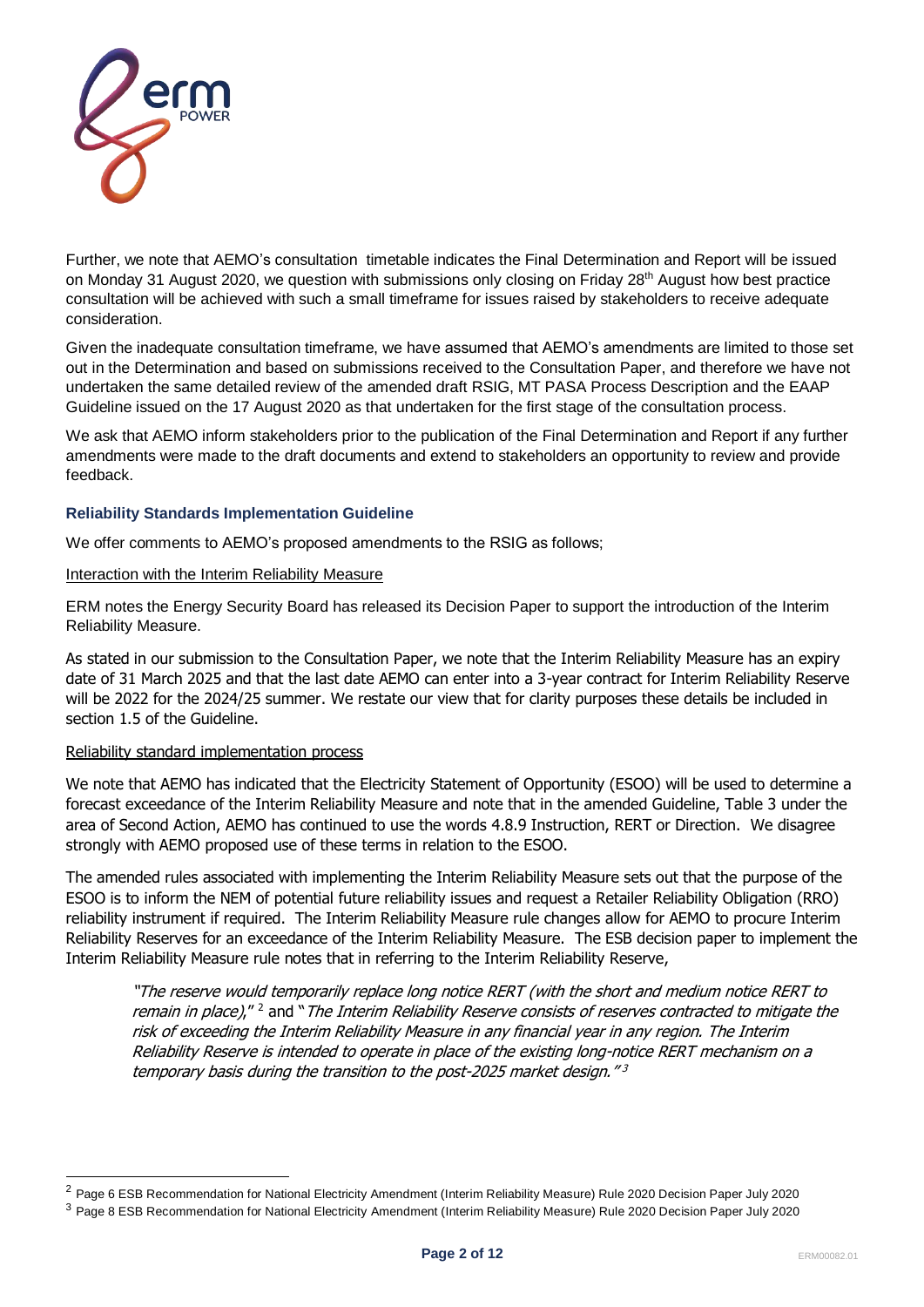

It is our view that as the Interim Reliability Reserve replaces the long-notice RERT, the proposed amendments to the RSIG seek to activate market interventions not defined within the RRO or Interim Reliability Measure within the ESOO reliability forecast period, and this could potentially lead to activations based on out of date information.

# Further;

"This means AEMO must not procure a contract for the Interim Reliability Reserve if the forecast is published less than 10 weeks before the forecast exceedance is expected to occur. In these cases, AEMO must use medium and short notice RERT in accordance with the existing RERT Guidelines which is on the basis of unserved energy exceeding the 0.002% Reliability Standard under a medium term situation (low reserve condition) or there is a forecast lack of reserve under a short term situation." 4

Given the replacement of the long-notice RERT with the Interim Reliability Reserves we believe that the routinely updated MT PASA, supported where appropriate by the EAAP, is the appropriate reliability assessment for activating the procurement of medium-notice RERT contracts and the issue of clause 4.8.9 instructions or directions (having a 10 week timeframe). Similarly, the Short Term PASA (ST PASA) is the appropriate reliability assessment for activating the procurement of short-notice RERT contracts and the issue of clause 4.8.9 instructions or directions. In our view, the use of the ESOO reliability assessment to initiate RERT procurement or issuing a clause 4.9.9 Instruction or Direction risks AEMO needlessly intervening in the market by procuring RERT or issuing clause 4.8.9 Instructions and Directions based on out of date information, and could result in significant and unwarranted costs to consumers.

Therefore we do not support the proposed change to indicate that AEMO may, as a second action to the ESOO reliability assessment, initiate a "Clause 4.8.9 instruction, RERT or direction" and believe that decisions to procure or activate RERT, as opposed to Interim Reliability Reserves, and issue a Clause 4.8.9 instruction or direction should remain subject to a breach of the Reliability Standard as identified in the MT PASA, EAAP or ST PASA. We support the inclusion of the words "Interim Reliability Reserves" as the appropriate Second Action for the ESOO reliability assessment for an exceedance of the Interim Reliability Measure as this is the action permitted under the NER.

We note and support the proposal that AEMO will allow for the most up to date and relevant information when considering whether to take a secondary action under clause 4.8.9 instruction, RERT or direction of the RSIG. We are however concerned that the definition of the term " most up to date relevant information" is somewhat subjective and AEMO's view regarding this may not align with the views of stakeholders. For transparency prior to the Final Determination and Report being issued, AEMO should provide stakeholders with more information on what would constitute "relevant information" and the proposed consultation process for its inclusion, so that we may consider whether it meets the requirements of best forecasting practice.

In this regard, the 2019 ESOO provided a perfect example of where data that was not consulted on with stakeholders prior to its use in the ESOO reliability assessment was then used as "relevant information" by AEMO to justify long-notice RERT procurement at additional costs to consumers.

## ESOO generation capacity

We note AEMO has included our proposed amendment;

<sup>4</sup> Page 9 ESB Recommendation for National Electricity Amendment (Interim Reliability Measure) Rule 2020 Decision Paper July 2020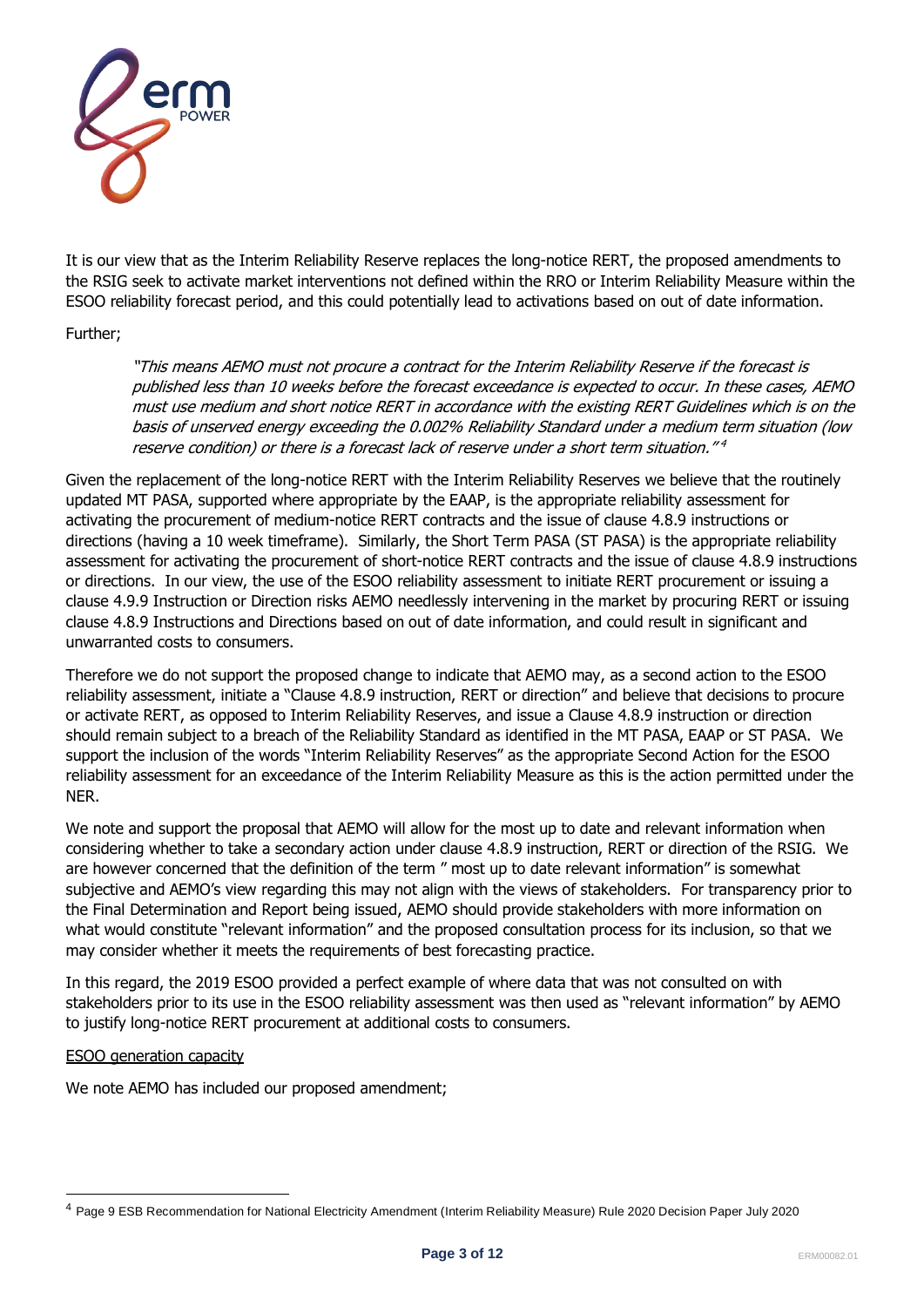

The historical information may not be considered suitable in instances where a deteriorating or improving trend in reliability is evident in the historical data and there are reasonable grounds to indicate that this trend may continue.

However, we remain concerned by what we perceive as a willingness to insert modelling bias in the form of the following additional provision;

"AEMO may further validate these assumptions through consultant peer review."

ERM Power's remains concerned that this may imply AEMO could engage additional consultants to substitute the information provided by a registered participant at AEMO's request, if AEMO deems it invalid. We again recommend that this proposed amendment not be included in the Guideline. If AEMO determines the inclusion of these words is appropriate, then we consider that an additional amendment is required to ensure the modelling inputs satisfy best forecasting practice;

Where AEMO determines that the registered participants advice be substituted by advice from any consultant engaged by AEMO, AEMO will fully document the reasons for this and undertake stakeholder consultation prior to implementing this substitution.

In the Determination, AEMO indicated that; "It is inappropriate for AEMO to consult with participants on each decision to engage consultants, as this would increase delivery timeframes and add further cost." ERM Power did not make such a request in its submission to the Consultation Paper. ERM Power's request was that AEMO document the reasons for this change and undertake stakeholder consultation prior to implementing this substitution.

Further, AEMO indicated with regards to effective stakeholder consultation that "Furthermore, such consultation with participants would be ineffective given the need to maintain strict confidentiality of participant information." ERM Power's proposed amendment does not request that confidential advice from a participant be revealed, only that where this advice is substituted by information obtained from AEMO's consultant that the reasons for this be documented and consulted on prior to implementing this substitution.

Absent the provision of reasonings for the substitution of advice from a registered participant with advice from an AEMO engaged consultant and a requirement for AEMO to undertake stakeholder consultation prior to implementing this substitution, ERM Power fails to see how this would meet the requirements of best forecasting practice.

## ESOO intermittent generation

As indicated in our submission to the Consultation Paper, we support AEMO amendment to indicate;

"For intermittent generation, AEMO prepares intermittent generation profiles from a model that includes historical performance and/or meteorological variables proven to be effective for this purpose."

However, we reiterate our view that the use of intermittent generation profiles based on meteorological variables should be subject to documentation of reasoning behind AEMO's decision to depart from historical profiles of existing generators when these are available. We recommended the following additional amendment to the Guideline.

Where AEMO determines that historical intermittent generator profiles are to be substituted by profiles based on meteorological variables, AEMO will fully document the reasons for this and the level of expected improvement.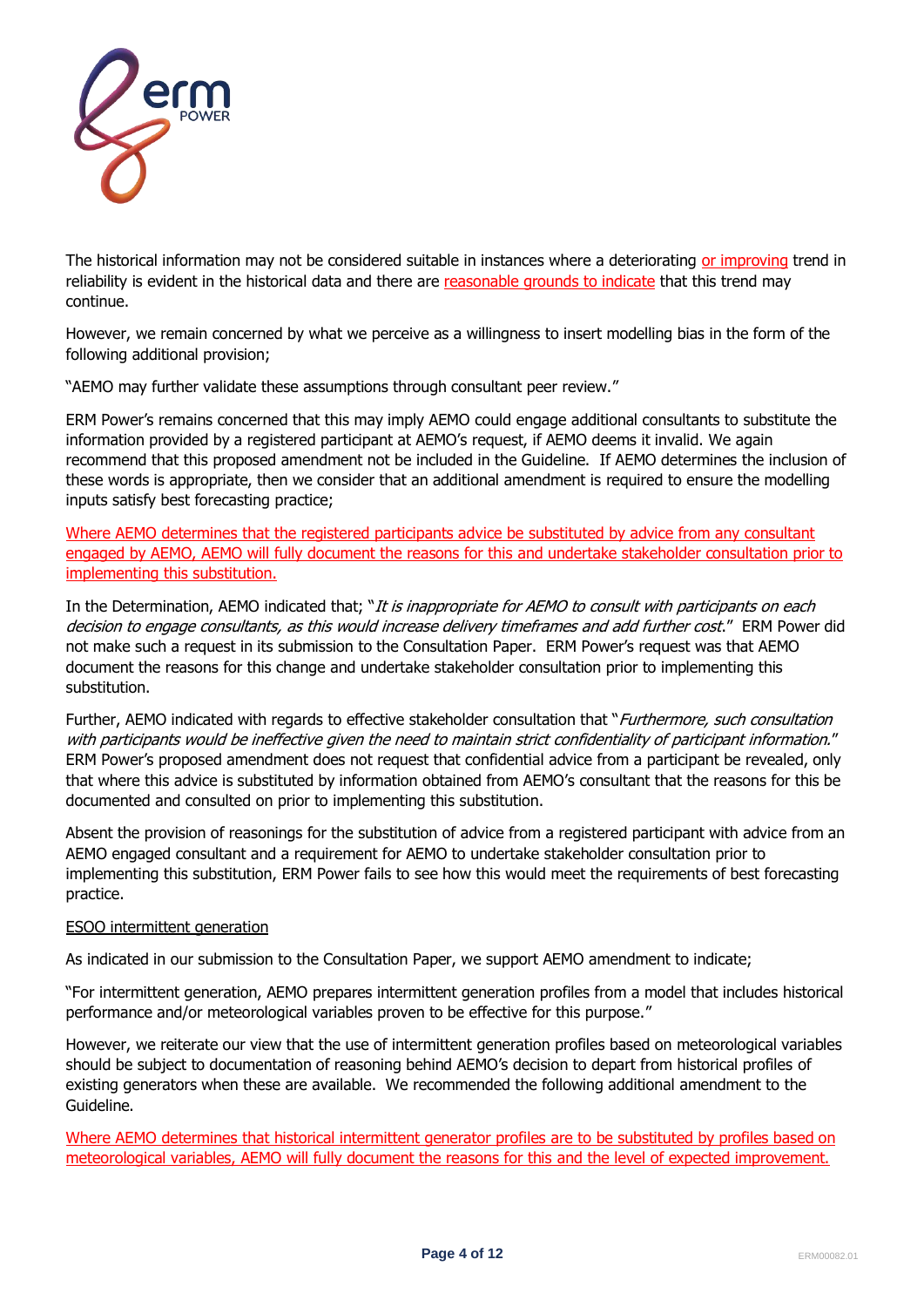

Whilst AEMO indicates in the Determination that; "AEMO does not believe the RSIG to be an exhaustive list of all assumptions used in implementing the reliability standard.", we query how best forecasting practice is achieved absent the provision of details of why the substitution of data is warranted and the improvements achieved.

### ESOO energy constraints

We note AEMO's assessment of the concerns raised in our submission to the Consultation Paper in this area. We remain concerned that it is still unclear from the RSIG and the ESOO Methodology Document how the ESOO reliability forecast calculation includes the use of pumped storage hydro to supplement natural water inflows.

It is also unclear that the calculation methodology allows for all hydro plant to be at rated capacity whenever USE is forecast. We believe these points should be made clearer in both the RSIG and the ESOO Methodology Document.

We note that AEMO has indicated; "AEMO has amended Table 4 in the RSIG to clarify that the optimisation of hydro storages is over an annual period." However, this fails to recognise that, as indicated by data supplied with our submission to the Consultation Paper, initial and final hydro storage levels between any annual period do not remain constant as set out in AEMO's reliability modelling methodology. Further, that AEMO's assessment does not indicate that available hydro capacity is dispatched to full capability at times where forecast USE is recorded.

We note that AEMO have indicated that; "AEMO does not consider the RSIG requires amendments to reflect these modelling details, but will seek to provide greater clarity in the upcoming release of the ESOO methodology document." We look forward to working with AEMO to achieve an improved outcome to the current methodology as part of the consultation on an updated ESOO methodology document.

## ESOO forecast demand

We note that this issue was not listed in the Determination as being considered by AEMO.

We support AEMO's proposal that modelling be undertaken on the basis of the operational sent-out demand definition. However, it should be noted that significant confusion has occurred when stakeholders have sought to compare the published ESOO demand forecasts with other historical data published by AEMO.

We resubmit that in the interests of improved transparency, ERM Power recommends that the forecast demand data published in the ESOO be based on the operational "as generated" definition to align with other AEMO data, including the MT PASA demand forecasts and real time operational demand. This will remove the level of confusion which occurs when ESOO published demand does not align with readily observable demand data.

## Network constraints

We note that AEMO has accepted a number of our recommended changes to the RSIG with regards to Section 1.6 – ESOO network constraints.

In our submission to the Consultation Paper, we noted that unplanned network outages may be included in the ESOO modelling and recommended that the Guideline be amended to state that;

# Unplanned network outages of designated *inter-regional transmission elements* may be modelled as set out in the ESOO Methodology Document.

As set out in NER subclause 3.9.3.(c)(a), unserved energy (USE) is calculated based on events associated with generation and inter-regional transmission elements. We believe that forecasts of potential USE should be based on the same NER definition.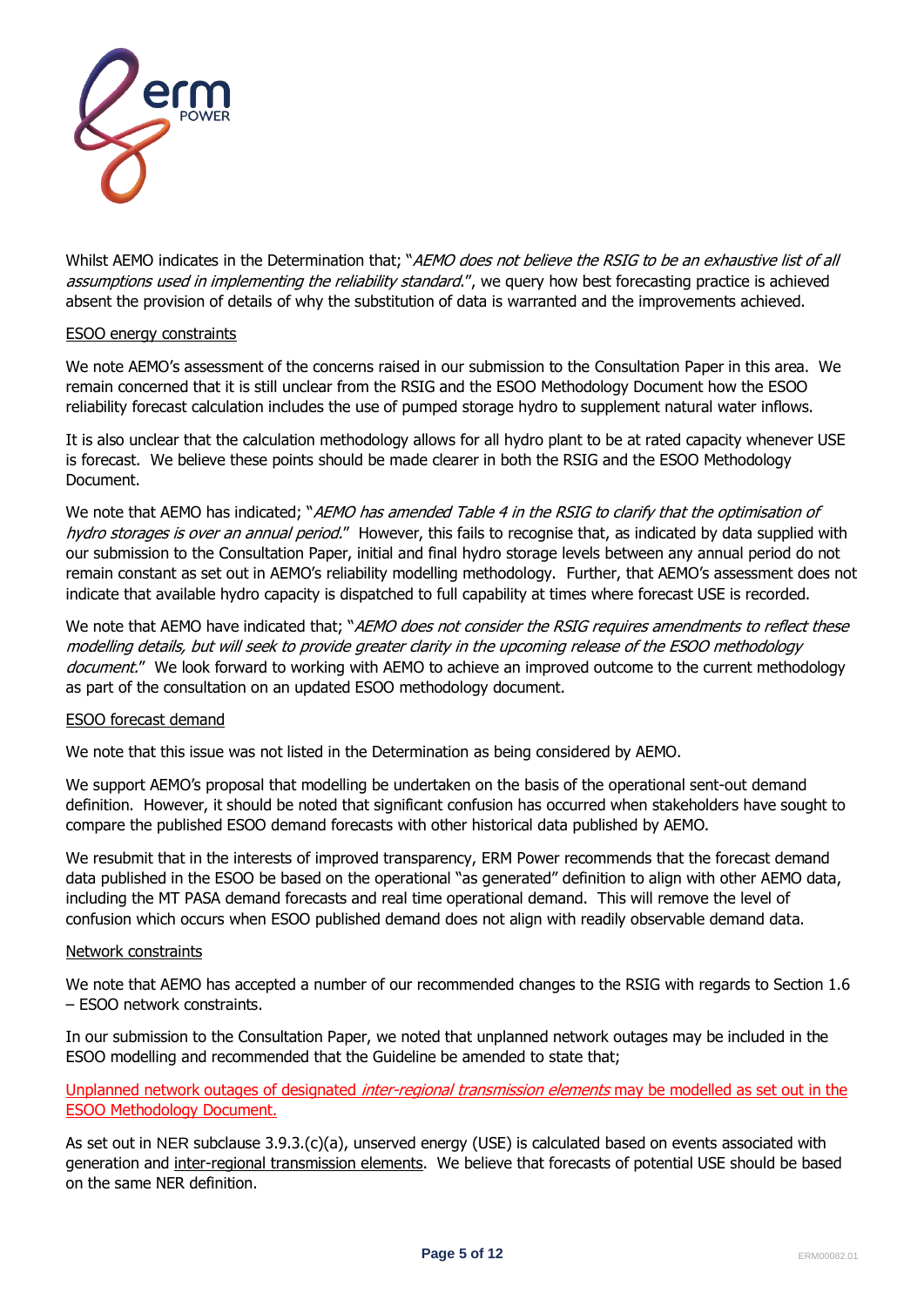

We note that AEMO has chosen to implement a different definition to that set out in the NER; "Unplanned network outages in the transmission network that significantly impact the ability to transfer power between regions are stochastically modelled using probabilities derived from historical performance."

This definition would include unplanned outages of intra-regional transmission elements which under the NER do not contribute to the calculation of USE. AEMO's proposed methodology will therefore overstate the forecast level of potential USE derived from the modelling.

As the NER is quite specific with regards to the calculation of USE, we question why AEMO's proposed methodology seeks to overstate the forecast level of potential USE derived from the modelling. In our view this outcome fails to meet the requirements of best forecasting practice.

## Updates to the ESOO

In our submission to the Consultation Paper we set out that; "Whilst the Guideline sets out a new section as to when an ESOO update will be provided when information becomes available, that in AEMO's opinion materially changes the statement of opportunities based on historical events, it is unclear to ERM Power that this would occur when the material change would potentially result in an improvement to the prevailing reliability forecast. We consider that the section should be amended to provide confidence to stakeholders that the ESOO will be updated for material changes with the potential to both positively and negatively impact the reliability forecast."

Whilst AEMO in the Determination indicates that; "AEMO considers the existing wording "As per clause 3.13.3A(b), AEMO is required to update the statement of opportunities when information becomes available that in AEMO's opinion materially changes the statement of opportunities." sufficient.". We remain of the opinion that this does provide confidence to stakeholders that AEMO will take a balanced approach with regards to the issuing of updates to the ESOO.

We ask that AEMO reconsider its view in this area and provide confidence to stakeholders that a balanced approach will be applied to a decision to issue an update to the ESOO.

## Factors for additional EAAP reporting

We note AEMO's decision to include one of our recommended amendment to section 2.2.5

• A major positive or negative change in operational consumption.

We also note AEMO's decision not to include the following changes section 2.2.5 as set out in our submission to the Consultation Paper.

- A significant increase or decrease in Hydro storage levels
- Any other events or emerging events that may materially impact reliability the reliability forecast by way of energy limitations
- Deletion of the factor The requirement for AEMO to exercise the RERT under rule 3.20.

AEMO argues in the Determination that the inclusion of the words "A significant increase or decrease" in Hydro storage levels is not required to improve clarity for stakeholders as AEMO would already do this. On this basis, it is unclear from our perspective why AEMO would reject improved clarity in the RSIG regarding this.

Further, AEMO argues that the inclusion of the words "the reliability forecast" is not warranted "as the term reliability forecast has specific meaning under the NER which is inconsistent with the forecast undertaken in the EAAP". As an alternative we offer the following suggested amendment;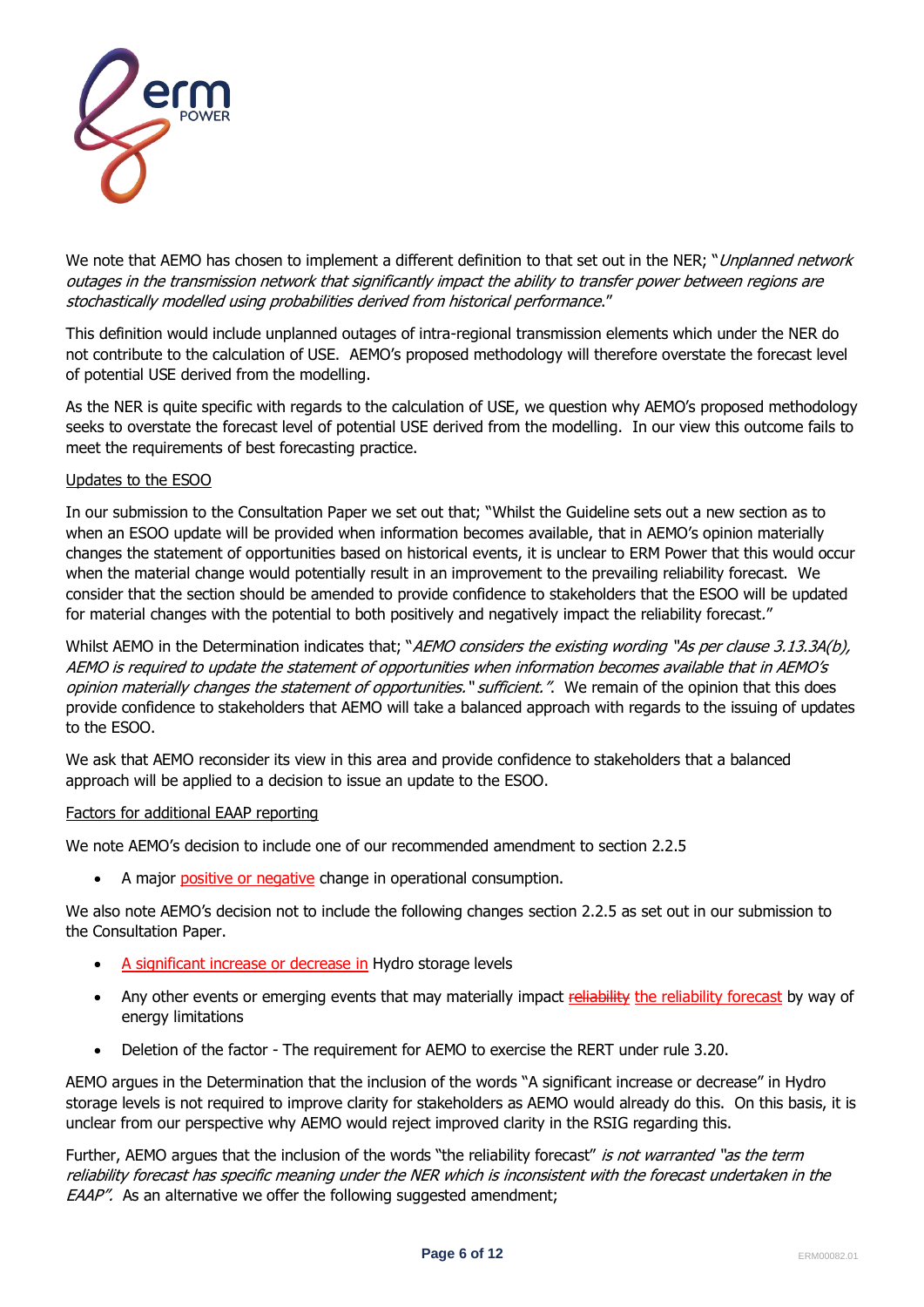

Any other events or emerging events that may materially impact reliability the energy adequacy projection by way of energy limitations

As we consider the use of "reliability" in this case could be viewed as a generic and wide-ranging term.

We also recommended that AEMO consider deleting the factor "The requirement for AEMO to exercise the RERT under rule 3.20." as from ERM Power's perspective, it is unclear as to the purpose of inclusion of this factor. We note that AEMO's argues in the Determination that; "AEMO does not consider it appropriate to remove the consideration of RERT from the factors considered when determining whether an EAAP update may be required, as EAAP analysis may help inform decisions around RERT procurement."

However, it is unclear to ERM Power what benefit would be delivered to the market for the provision of additional generator energy limitation framework (GELF) data for the purpose of a EAAP update, when a decision to exercise RERT for an exceedance of the reliability standard by AEMO has already been made based on a previous EAAP report or a more recent MT PASA update. Provision of additional GELF data and the update of EAAP modelling incurs additional costs to the Market and would in our view generally not provide additional new data to that upon which the decision to exercise RERT has already been made. As noted in our submission to the Consultation Paper, we are unaware of an updated EAAP report being issued following any decision to exercise RERT.

### Projected Assessment of System Adequacy

For completeness we recommended the following additional amendment to that proposed by AEMO;

Separate reserve assessments are applied for MT PASA and ST PASA processes. MT PASA identifies LRC (as does the ESOO and EAAP) while ST PASA identifies LOR conditions based on determined capacity reserve levels.

It is unclear from the Draft Determination where this proposed amendment was considered by AEMO.

### Medium Term PASA (MT PASA)

We note AEMO's acceptance in the Determination for inclusion in the RSIG of our recommended amendment as follows;

AEMO's response to projected LRC identified in MT PASA may be to take direct action in the form of directions – for example, directing a Generator to reschedule an outage - or contracting for RERT under rule 3.20. AEMO is able to dispatch these contracted reserves to manage power system reliability and, where practicable, security noting that AEMO may not specifically contract reserves for the purpose of maintaining power system security.

However, the draft amended RSIG as published fails to include the words "*noting that AEMO may not specifically* contract reserves for the purpose of maintaining power system security." It is unclear from the Determination if AEMO intended to not include this proposed section of the amendment and the reasons for not doing so.

## MT PASA demand

For completeness we recommended the following additional amendment to that proposed by AEMO;

At a minimum, a combination of the most probable daily peak load (50% POE) and 10% POE demand profiles are sampled probabilistically in the Monte-Carlo simulations to develop the expected USE. At AEMO's discretion and following consultation with stakeholders, more POE demand profiles (such as 90% POE) may be included, if USE outcomes are expected to be materially different from 50% POE outcomes.

AEMO have argued that; "The 50% POE demand profiles are not the most probable daily peak load, but a profile whose maximum value will be exceeded on average every second year.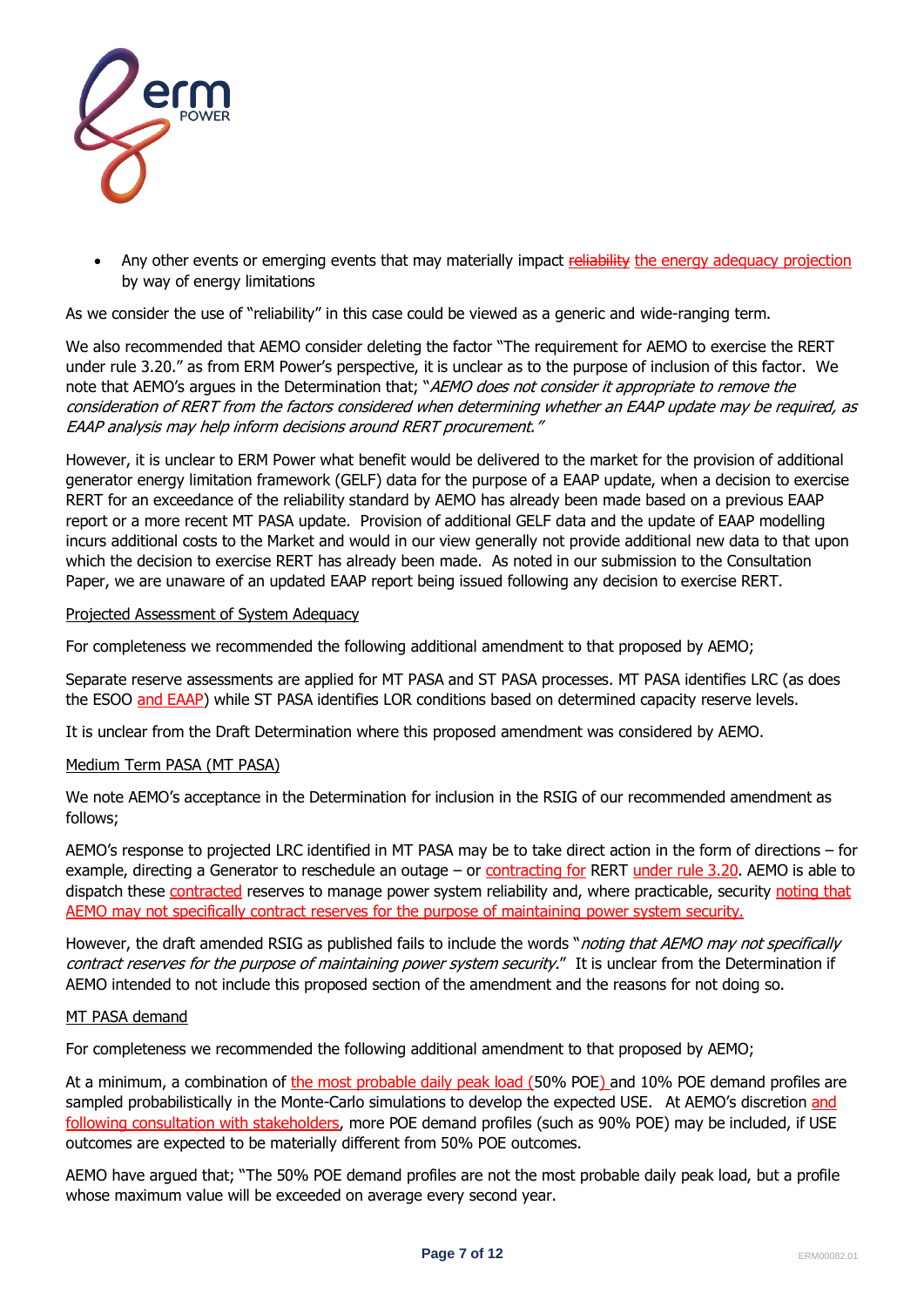

Daily peak load has a special meaning in the context of MT PASA, which is different from this." This seems at odds with other AEMO information which indicates the "*most probable daily peak load"* and "50% POE" demand forecast are interchangeable.

AEMO also argued in the Determination that where at AEMO's discretion, more POE demand profiles (such as 90% POE) may be included, if USE outcomes are expected to be materially different from 50% POE outcomes that; "The delivery timeframes associated with the ESOO make it impractical to consult on this matter." With regards to this, we question how AEMO's stated intention not to advise and consult with stakeholders regarding the inclusion of additional POE demand profiles in the modelling meets the requirements of best forecasting practice.

### Table 4 – Implementation Summary

For clarity in the USE calculation methodology we recommended the following amendment to the ESOO, MT PASA and EAAP to that proposed by AEMO;

The 90% POE demand profiles are not normally modelled, as USE values are assumed to be zero.

We note and accept AEMO's inclusion of "If not explicitly modelled, the USE values included in the probability weighted calculation of expected USE arising from 90% POE demand profiles are assumed to be zero.", in this Table.

## **Medium Term Projected Assessment of System Adequacy Process Description**

In our submission to the Consultation Paper we offered comments to AEMO's proposed amendments to the MT PASA Process Description as follows;

### Semi-scheduled wind and solar generation forecasts

Similar to the proposed amendment in the RSIG with regards to semi-scheduled wind and solar generation forecasts, we recommended that an additional amendment be included to indicate;

Where AEMO determines that historical intermittent generator profiles are to be substituted by profiles based on meteorological variables, AEMO will fully document the reasons for this determination, and the level of expected improvement.

It is unclear to ERM Power where this proposed amendment was considered by AEMO in relation to the MT PASA Process. Similar to our comments to the draft RSIG, we query how best forecasting practice is achieved absent the explanation of why the substitution of data is warranted and the improvements achieved.

### Demand Side Participation (DSP)

In our submission to the Consultation Paper we proposed an alternative to the amendment in this area to that proposed by AEMO. We note that AEMO has considered and accepted our concerns and has proposed the following alternative wording.

MT PASA uses the estimates of existing and committed DSP consistent with those used in the most recent ESOO (or any more recent updates if available).

We also note that AEMO has moved this information from the MT PASA Process Description to the demand side participation section of the RSIG. We support the alternative wording and the change in location.

### AEMO inputs – demand forecasting

In our submission to the Consultation Paper we recommend the following amendments to section 4.3 ;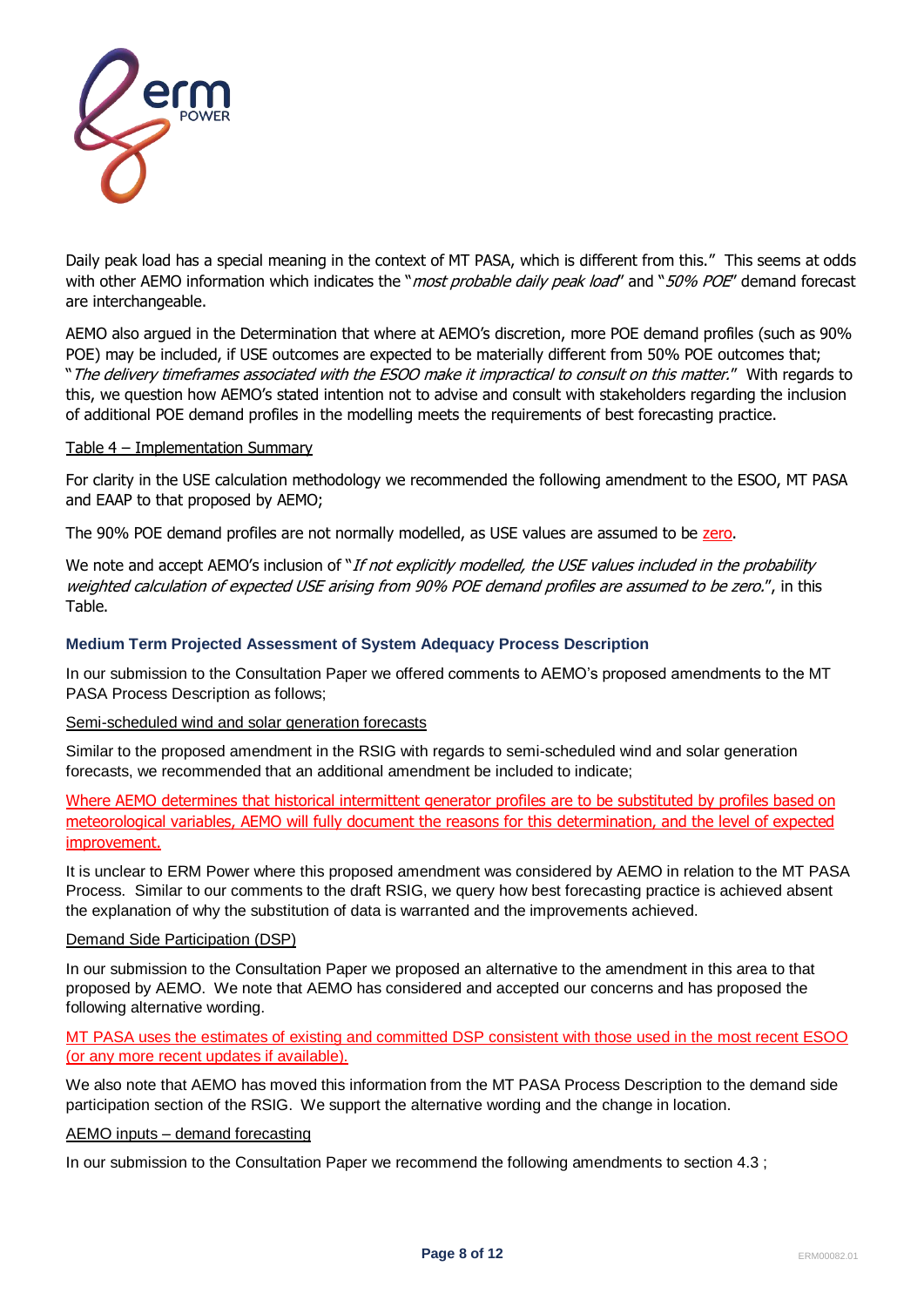

"To capture the impact of weather variations on demand, at least sixteen different annual demand profiles" and Table 1 in section 4.3 be amended to indicate "At least 8 reference years"

We note that AEMO has included these amendments in the amended draft MT PASA Process Description.

### MT PASA Reliability Run

With regards to output from hydro generators, we noted in our submission to the Consultation Paper that the draft Process Description included what we believe are a number of conservative limits on hydro generation output.

"Energy limits are implemented through the requirement that the storage at the end of the year must be equal to or greater than the storage at the start of the year."

Storage levels are also subject to "a series of optimal storage targets for each weekly period are set" by AEMO, and if these AEMO determined "optimal storage targets" are not met then "penalties are applied according to a series of penalty bands that are low for small variations and high for large variations from target levels". It is unclear from the Process document if the setting of these weekly "optimal storage targets" are subject to consultation with the registered participant. Lastly, "In addition to the storage targets, hydro generation is also constrained according to any MT PASA weekly bids submitted." It is unclear if this applies only to capacity availability or includes energy constraint bids.

In our submission we noted that given the normal year on year fluctuations observed in hydro power schemes storage levels, we questioned the requirement in the modelling that "the storage at the end of the year must be equal to or greater than the storage at the start of the year." We saw no valid reasoning for this to be the case and recommended that this be amended to;

Energy limits are implemented through the requirement that the storage at the end of each modelled year must be above the lower storage limit and levels must also remain within upper and lower limits supplied by the registered participant as part of the ESOO data collection request. Monthly inflows to the modelling are to be based on historical average monthly inflows across the modelling period.

In addition, we questioned the need to apply an AEMO determined weekly "optimal storage targets" on the basis that the registered participant already supplies weekly energy consumption targets as part of their MT PASA submission. The current process would use the lower of the registered participant supplied weekly energy constraint or the AEMO determined energy constraint based on meeting the weekly "optimal storage targets". We submitted that in our view, the current process is overly conservative and could result in forecast USE being higher that is warranted. We recommend that the process be simplified to;

In addition to the application of a yearly lower storage limit, hydro generation is also constrained according to any MT PASA weekly available capacity and energy constraint bids submitted by the registered participant.

We note that in the Determination, AEMO has indicated that; "*AEMO disagrees with ERM Power's assessment that the methodology is conservative*." AEMO has also indicated that "*in addition to the storage targets*" that "*AEMO will clarify in the MT PASA Process Description that hydro generation is constrained according to both the PASA availability bid into MT PASA and any weekly energy constraints that are submitted*."

However, we note that AEMO has maintained all the requirements in the draft Process Description regarding annual, monthly and weekly storage targets.

ERM Power remains concerned that this methodology applies an overly conservative assessment of hydro generation capability which fails to reflect the real world experience of hydro generating plant operation where storage levels routinely fluctuate between weeks, months, seasons and years. In particular, we consider the methodology as implemented may result in a forecast of USE when hydro generating plant remains available but not dispatched in the model due to one of the various energy output constraints.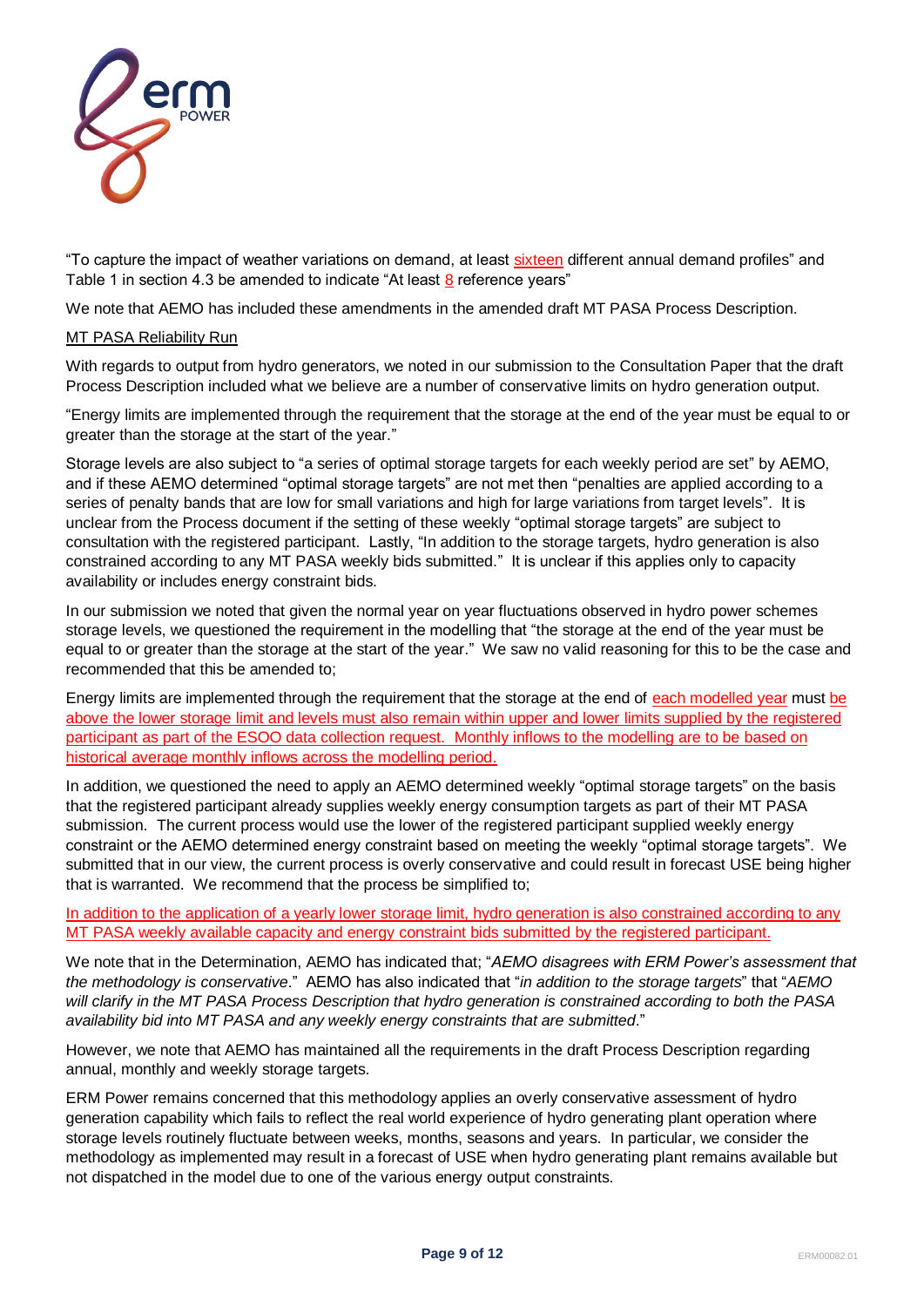

ERM remains of the opinion that rather than AEMO setting rules around hydro plant operation, AEMO should engage with the operators of hydro generation to ensure better accuracy.

This would allow for AEMO to obtain on a confidential basis and as part of the ESOO data collection process, upper and lower storage limits within which storage levels are allowed to fluctuate to more accurately to reflect real world hydro plant operation, rather than impose a limit that the storage at the end of the year must be equal to or greater than the storage at the start of the year.

## MT PASA Loss of Load Probability (LOLP) Run

In our submission to the Consultation Paper, we considered the methodology with regards to the LOLP run remains somewhat unclear. We noted the stated purpose of the LOLP run is to;

"To determine days most at risk of load shedding, AEMO conducts a LOLP assessment for each day in the twoyear horizon, assuming that weather conditions associated with high demand and/or low VRE generation availability were to occur on that day."

We noted the draft Process Description contained no definition for VRE generation availability. We expressed a view that there would be value defining this term in the Glossary.

We note that AEMO has agreed with our suggestion and has defined the term as;

# *"Variable renewable energy*

*Demand met by semi-scheduled and large non-scheduled generators excluding the impact of network constraints. This is a non-standard demand definition used for LOLP modelling".*

We also raised that the document is less clear as to the application of support from an interconnected region and contribution from large non VRE non-scheduled generation. In particular we noted that the; "the example LOLP graph supplied in Appendix E – Figure 14 and graphs available from AEMO's Market Portal do not include data with regards to flow limits from interconnected regions or large non VRE non-scheduled generators for the LOLP calculation. We also included by way of example, in our view the LOLP graph for Victoria should at least include the capability of interconnector support from Tasmania noting that interconnector flow limits are an output from the MT PASA modelling process.

AEMO in the Determination indicated that; "*As previously communicated to ERM Power, the visualisations provided to assist in interpreting LOLP results exclude interconnector flows or limits, as they add confusion to the figures given these are based on stochastic outcomes. The visualisation illustrates the key process inputs, namely the demand, scheduled capacity and contribution from VRE. Interconnector support is considered in the same way in the simulations as for all AEMO modelling, that is, interconnector flows are optimised to minimise the objective cost*."

We thank AEMO for confirming that the interconnector support is explicitly included in the modelling process, however, this fact remains less clear in the Process Description. We suggest the following amendment to section 3.2.2.

"Each region is considered independently but allows for support from adjacent regions across interconnectors."

We do not accept AEMO's view that confusion may be caused by the inclusion of interconnector flows or limits in the graphs, based on the daily interconnector limits published by AEMO as an output derived from the modelling run. We remain of the view that to improve transparency and reduce confusion with regards to interconnector support between regions that the daily interconnector limits as published in the MT PASA report should be included as a supporting capacity source on the graph.

MT PASA daily peak maximum and minimum demand values

We thank AEMO for providing additional clarity in the Determination in this area.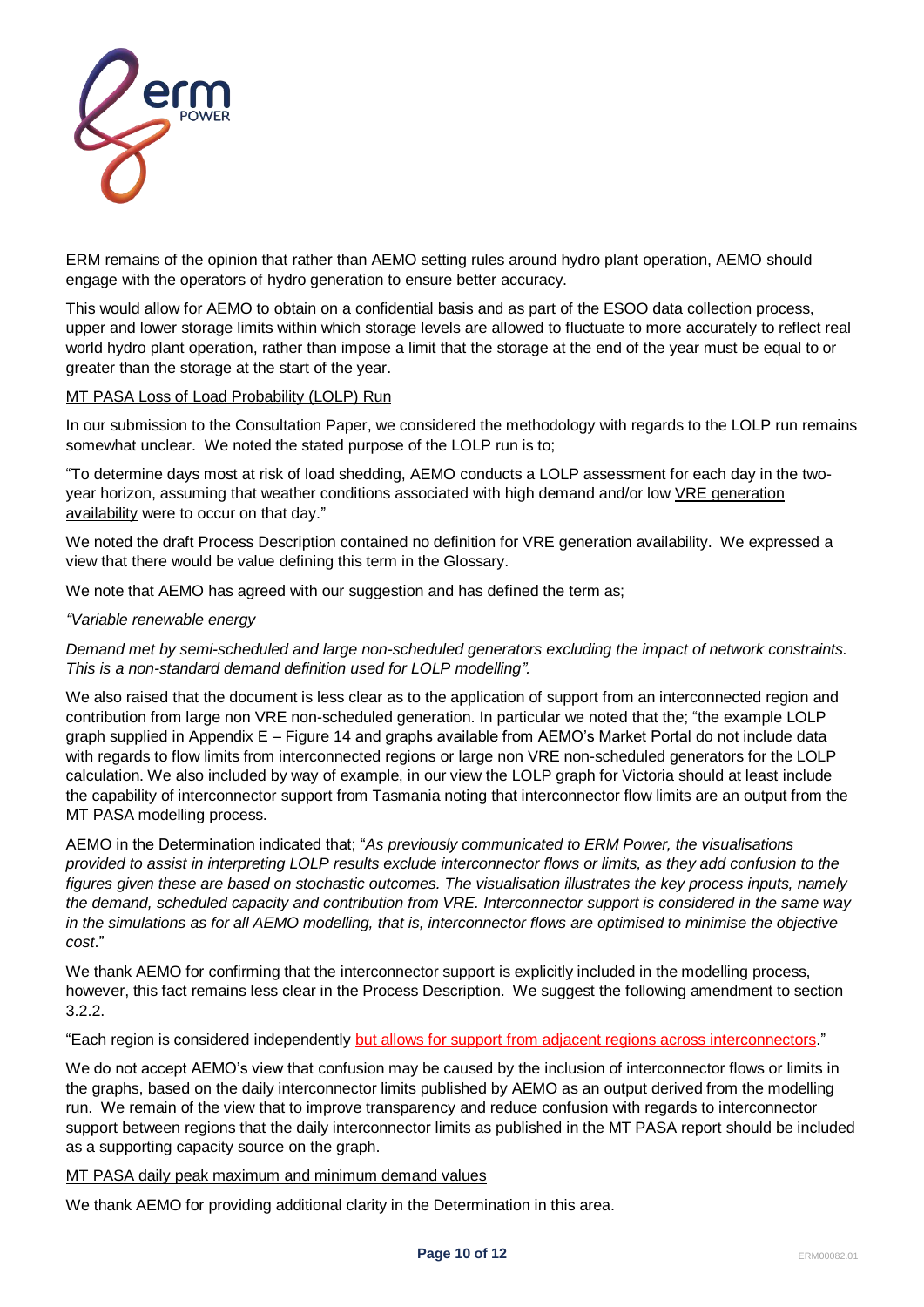

## Additional reporting data

We note AEMO's view that the inclusion of additional data to that required under the NER in the area of adjusted aggregate scheduled generating unit PASA availability values for each region will improve transparency.

We do not agree with this and are concerned that the additional data will increase confusion, noting that in the Australian Energy Market Commission's Draft Determination to the Improving Transparency and Extending Duration of MTPASA rule change did not accept this alternative proposal from AEMO's submission and retained the original rule change request as submitted.

### **Energy Adequacy Assessment Projection Guideline**

We offer comments to AEMO's proposed amendments to the EAAP Guideline as follows;

### EAAP principles

With regards to principle (6)(B), we are not aware that AEMO continues to publish an Annual National Transmission Statement. We understand the requirements of NER clause 5.6.5 were deleted in NER Version 30 commencing 1 July 2009.

We note that this item was not discussed in the Determination and remains in the amended draft Guideline.

Scenarios that must be studied in preparing the EAAP

For consistency with proposed amendments as set out in the Issues Paper, we suggest the following amendment to the EAAP Guideline.

The following scenarios must will be included in the first EAAP to be published by 31 March 2010:

We note that this item was not discussed in the Determination and remains in the amended draft Guideline.

### Simulation cases

In accordance with the forecasting best practice guidelines we recommend that additional simulation scenarios be developed in consultation with stakeholders and offer the following suggested amendment for AEMO's consideration;

If the need arises, AEMO following consultation with stakeholders with regards to additional scenario development will conduct simulations of additional scenarios as appropriate in future using the GELF information provided by Scheduled Generators in accordance with these EAAP guidelines.

We note that AEMO has determined that; *AEMO agrees stakeholder consultation should be done when time allows and stakeholders are directly affected*." and "*AEMO may therefore consult on these scenarios, time permitting*.". We also note AEMO's view; "*Given the timetable imposed on the EAAP process it would not be possible to consult on such sensitivities and scenarios*".

We note that whilst not adopting our suggested amendment, AEMO has proposed an amendment that is not disclosed or discussed in the Determination, and whilst initially amending the paragraph to include some level of consultation, this amendment has been subsequently struck through.

If the need arises, AEMO will conduct simulations of 90% POE demand traces or additional scenarios as appropriate in future using the GELF information provided by Scheduled Generators in accordance with these EAAP guidelines. Any extra scenarios that would require additional information from participants will be done in consultation with stakeholders.

We again stress the importance of effective consultation with stakeholders, and whilst changed conditions can occur during any assessment process, the requirement for consultation, as opposed to the implementation of a unilateral decision by AEMO, is a key component of best forecasting practice.